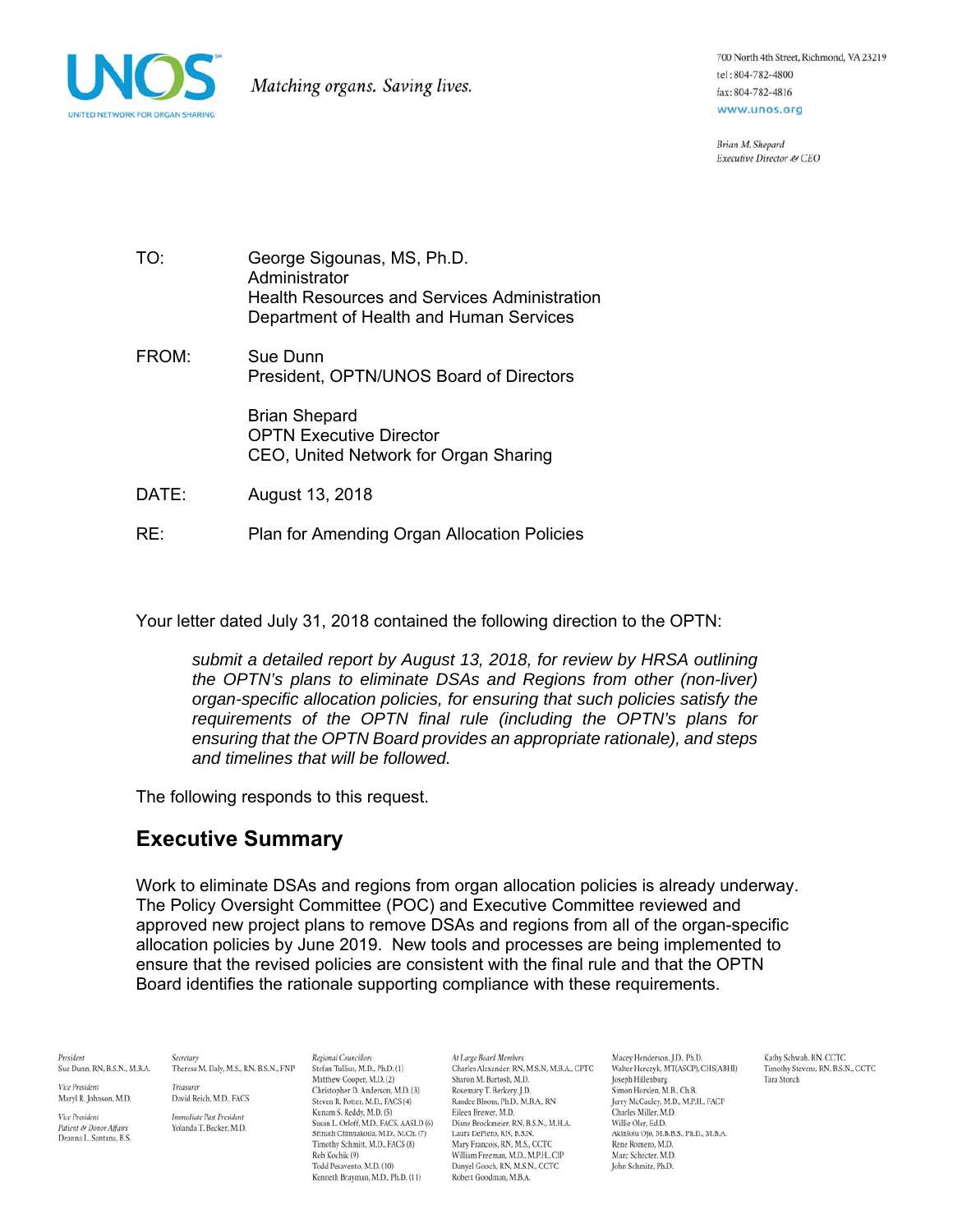The chart below summarizes the timeframe for completing this work.

| Project                               | $Jul-18$ | <b>Aug-18</b> | $Sep-18$ | <b>Oct-18</b> | <b>Nov-18</b>   | <b>Dec-18</b> | $Jan-19$ | <b>Feb-19</b> | <b>Mar-19</b> | Apr-19 | $May-19$ | <b>Jun-19</b> |
|---------------------------------------|----------|---------------|----------|---------------|-----------------|---------------|----------|---------------|---------------|--------|----------|---------------|
| <b>Distribution Frameworks</b>        |          | PC            |          |               |                 | <b>BOD</b>    |          |               |               |        |          |               |
| Liver & Intestine Distribution        |          | Modeling      |          | PC            |                 | <b>BOD</b>    |          |               |               |        |          |               |
| <b>Kidney-Pancreas Distribution</b>   |          |               |          |               | <b>Modeling</b> |               |          | PC            |               |        |          | <b>BOD</b>    |
| <b>Thoracic Distribution</b>          |          |               |          |               | <b>Modeling</b> |               | PC       |               |               |        |          | <b>BOD</b>    |
| <b>VCA Distribution</b>               |          |               |          |               |                 |               |          | PC.           |               |        |          | <b>BOD</b>    |
| Develop.                              |          |               |          |               |                 |               |          |               |               |        |          |               |
| <b>SRTR Modeling</b>                  |          |               |          |               |                 |               |          |               |               |        |          |               |
| <b>Public Comment</b><br><b>Board</b> |          |               |          |               |                 |               |          |               |               |        |          |               |

#### **Geography Projects**

## **Approaches**

We have divided this work into five related projects: liver and intestine; kidney and pancreas; heart and lung; vascular composite allografts (VCA); and other policies. These organ combinations were selected because they currently have overlapping allocation policies. Maintaining these organ combinations will allow changes to be developed and implemented in a timely and informed manner. Additionally, changes to general allocation policies that refer to DSA and regional boundaries will be developed concurrently with the above policy projects.

Staff from the policy, research, IT, and other departments will continue to provide analysis and recommendations to the sponsoring committees for these projects. We have already discussed these timelines with the SRTR in order to confirm that they are able to provide the necessary modeling to meet this timeline. We will expedite the decision-making process by using a modified version of our typical policy development process that maintains the key components of data review, public comment, and Board approval.

HRSA will continue to receive meeting materials for and invitations to participate in all committee meetings. HRSA will also receive regular updates through conversations with HRSA's OPTN Contracting Officer's Representative. UNOS will continue to be available to answer questions from HRSA. UNOS staff continues to update the donation and transplantation community regarding allocation changes through committee and regional meetings, as well as community email updates and the OPTN website.

### **Compliance with the Final Rule**

The OPTN Board of Directors will ensure that allocation policies are based upon the requirements of NOTA and the OPTN Final Rule, using a combination of tools and processes to direct the committees' work and document supporting rationale for policy decisions: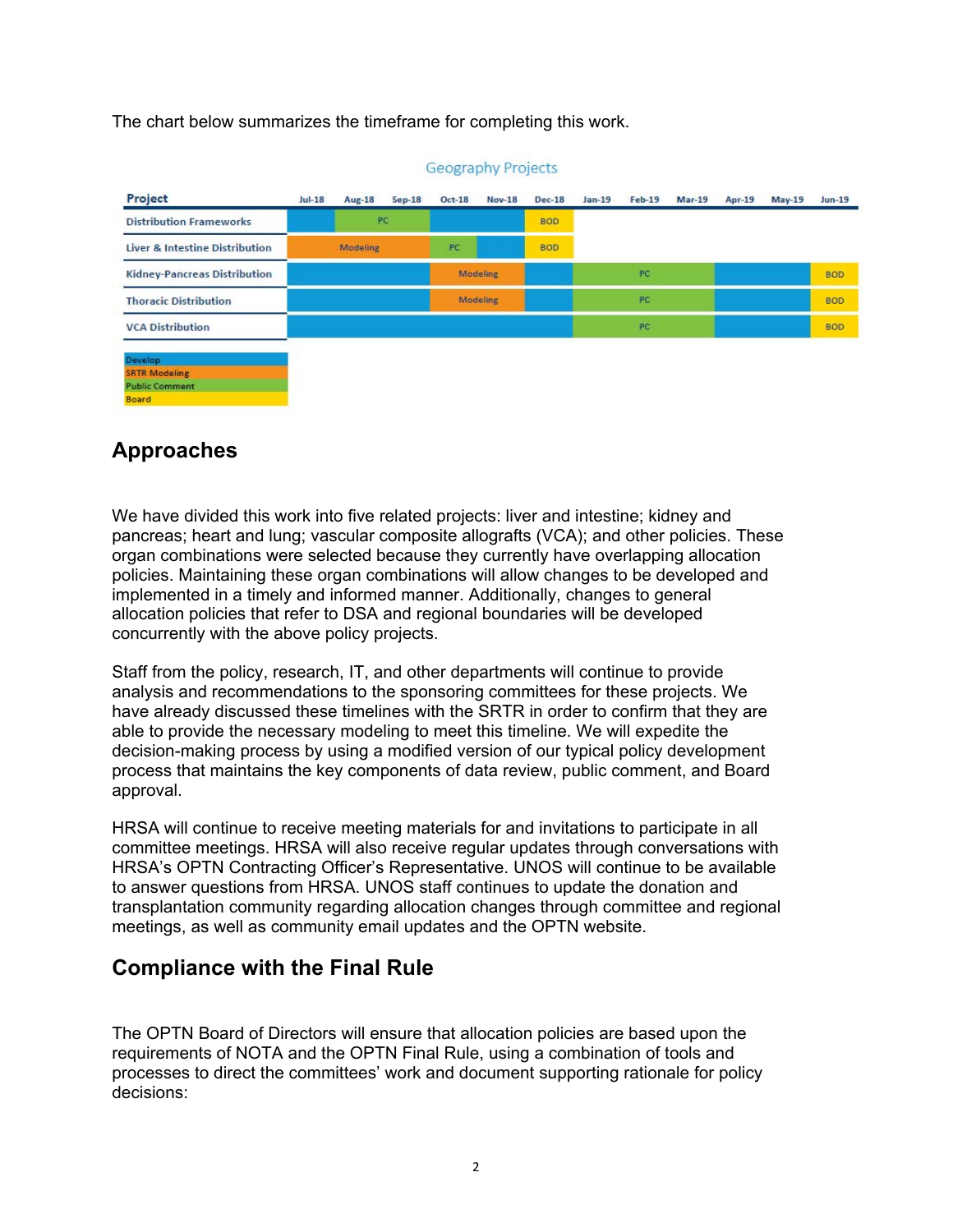- Tools:
	- o Meeting materials will structure committee decisions in the context of the requirements of the OPTN Final Rule. This includes presentations used during committee discussions and any reference materials sent in advance of the meetings.
- Processes:
	- o OPTN Committee Data Analysis Requests and SRTR Simulation Requests will contain an explanation of how the request is related to the requirements of the OPTN Final Rule.
	- o Analysis of proposed policy revision impacting geographic distribution will be conducted utilizing the recently approved Geographic Principles of Organ Distribution and the requirements of the Final Rule.
- Documentation:
	- o Meeting summaries, public comment proposals, and board briefing papers will synthesize committee discussions and decisions to clearly identify the basis for and rationale supporting policy revisions in the context of the requirements of the OPTN Final Rule. The rationale for geographic boundaries in allocation will include supportive data describing the need for the boundaries and linking the decision to the requirements of the Final Rule.

## **Organ-Specific Tasks and Timelines**

Below are the major tasks and timelines for the various committee projects.

### **Liver and Intestine**

*3rd Quarter 2018:* The Liver-Intestine Committee's first task was to submit their modeling request to the SRTR. This was completed in July 2018 for a model distribution system that uses distance-based circles for liver distribution. Subsequently, the committee's focus turned to the transition plan for the National Liver Review Board (NLRB). The NLRB policy approved by the Board in December 2017 ties the exception scores to the Median MELD at Transplant (MMaT) to the DSA of the candidate. The Committee is developing a new method to calculate the MMaT that is not restricted by DSA or region. The Committee will consider changes to simultaneous liver-kidney allocation and liverintestine allocation. The Committee will also discuss changes to any liver variances that restrict organ allocation by DSA or region.<sup>1</sup> The Committee expects to receive the results of SRTR modeling requests in late September 2018, at which time they will then analyze the options for compliance with the Final Rule and determine which model will be released for public comment. The POC and Executive Committee will review the Committee's rationale and evidence supporting the proposed model and approve the

<sup>1</sup> Some variances use DSA or region for administrative purposes. For example, Policy 9.9.A, *Open Variance for Segmental Liver Transplantation*, contains a requirement for each DSA or region to discuss the results of the variance. This is administratively efficient and does not restrict access to organs. We do not intend to change these variances.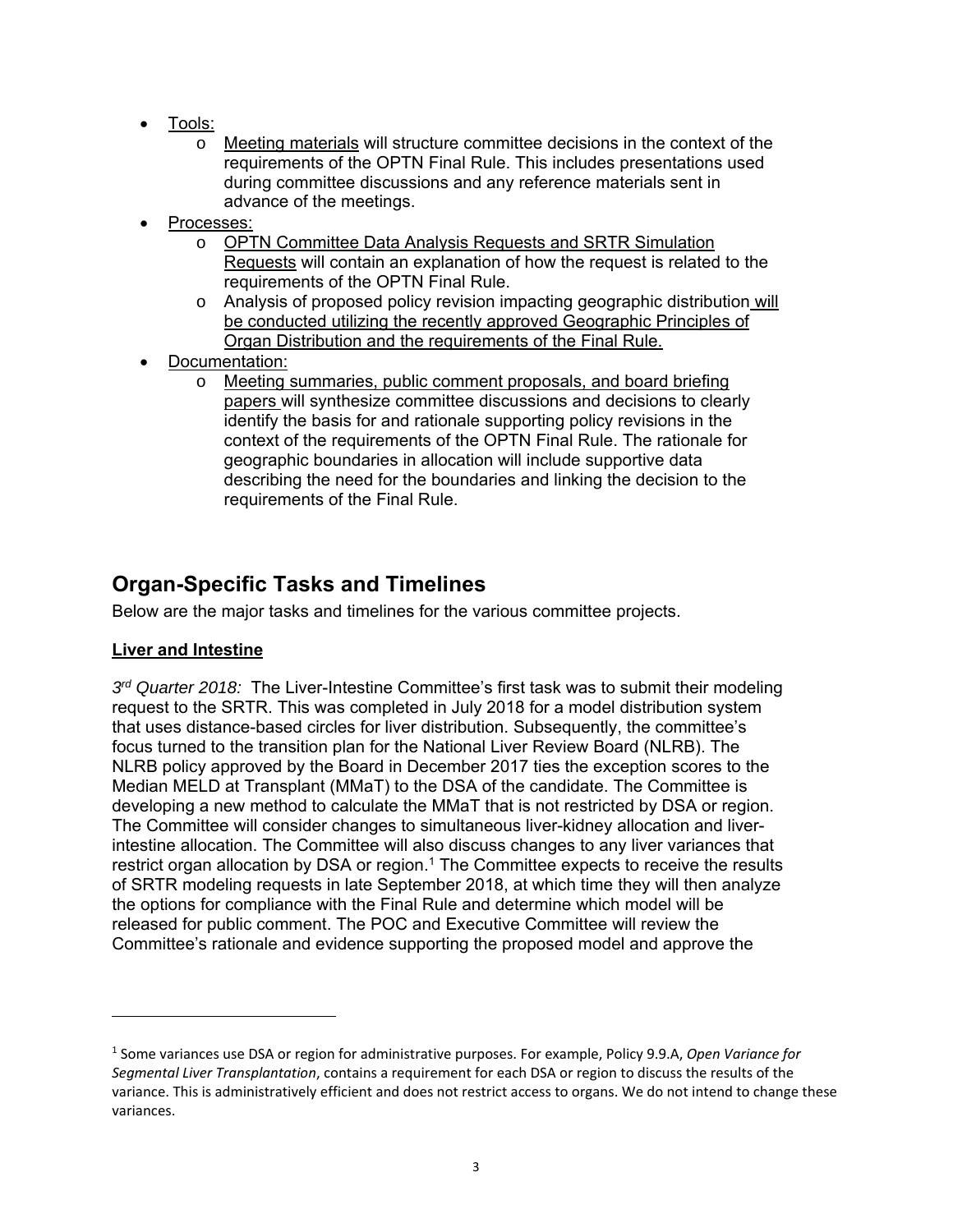proposal for revisions to the liver-intestine policy before it is released for public comment.

*4th quarter 2018:* Public comment is scheduled to begin in early October. Prior to public comment, the POC and Executive Committee will review the proposal to ensure there is a rational basis with regard to geographic restriction supporting compliance with the OPTN Final Rule. During this period, we will host webinars to collect feedback from the community. This will include targeted outreach to stakeholders such as the American Association of the Study of Liver Diseases (AASLD).

The Committee will convene on November 2 for an in-person meeting. At this meeting, the Committee will review the results of public comment and recommend a policy proposal to the Board of Directors. The Board will meet in December to review and confirm the rationale for the proposed revisions in the context of the Final Rule requirement and approve changes to the liver allocation policies. In anticipation of this vote, UNOS staff will begin preparations to implement the amended policies, including IT programming and education for members.

*1st quarter, 2019:* Following the December 2018 Board of Directors meeting, UNOS staff will implement the amended policies, including community education in a variety of formats.

#### **Kidney and Pancreas**

*3rd quarter 2018:* A working group of the Kidney and Pancreas Transplantation Committees has been formed. The Kidney Committee will sponsor a proposal to amend kidney and pancreas policies with input from the Pancreas Committee. The Committee's Q3 focus will be to develop a modeling request for the SRTR which will include discussions of the rationale and evidence for restricting distribution including for example the distance at which transportation methods change from driving to flying as a justification for restriction based on efficient management of the system. Additionally, the Committee will discuss the different cold ischemia time (CIT) limits of kidneys vs. pancreas and kidneys of various KDPI scores as a relevant consideration in distribution policy to avoid organ wastage. The Committee will also discuss which elements of distribution need to be consistent for all kidneys and between kidneys and pancreata.

*4th quarter 2018:* The Committee will discuss any changes necessary for other kidney or pancreas policies and guidance document that currently utilize DSAs or regions. Both the Kidney and Pancreas Transplantation Committees are scheduled to hold in-person Committee meetings in Q4. The Committees expect to receive the results of the SRTR modeling request in Q4. Also during this time, the Committee will evaluate the models for compliance with the Final Rule and adapt their proposal in response to that analysis as well as any lessons learned from the Liver Committee's public comment proposal and subsequent Board discussions. The Kidney Committee will advance a proposal for spring 2019 public comment.

*1st quarter 2019:* Public comment is scheduled from January to March, 2019. The Committee will educate the community about the proposal and receive feedback during public comment. This will include targeted outreach to stakeholders such as National Kidney Foundation (NKF), the American Society of Nephrology (ASN), and International Pancreas & Islet Transplant Association (IPITA).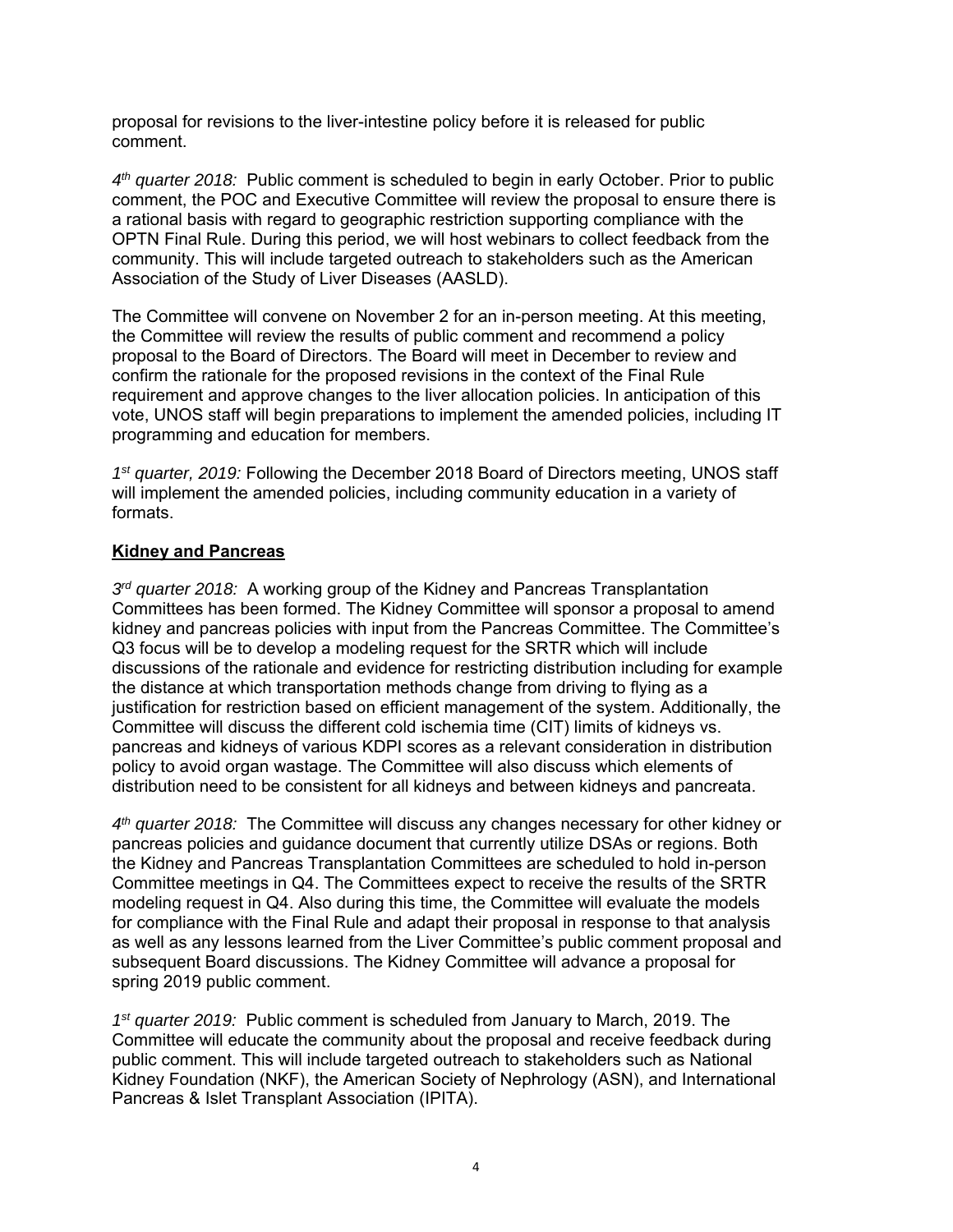*2nd quarter 2019:* The Kidney and Pancreas Committees will review the results of public comment and recommend a policy proposal to the Board of Directors. The Board of Directors will meet in June 2019 and review and confirm the rationale for the proposed revisions in the context of the Final Rule requirement and approve changes to the kidney and pancreas allocation policies. In anticipation of this vote, UNOS staff will begin preparations to implement the amended policies. This will include planning for IT programming and education for members.

3<sup>rd</sup> and 4<sup>th</sup> quarter 2019: Because current kidney policy uses DSA and regional boundaries more extensively than other organs, designing a new policy while avoiding unintended consequences may take a second round of revisions after the first public comment cycle. If the Committees believe a second round of public comment is necessary, they will report their progress and reason for utilizing a second round of public comment to the Board of Directors in June, and then offer a revised proposal for public comment in August 2019 and a policy proposal to the Board for approval in December 2019.

#### **Heart and Lung**

*3rd quarter 2018:* The Thoracic Committee will sponsor a proposal for changes to thoracic organ allocation. Lung allocation does not currently contain references to DSA or region; however, heart allocation policies do utilize DSAs and therefore must be amended. The Committee will consider whether lung and heart must use identical distribution models. In either situation, the Committee will discuss the rationale and evidence consistent with the Final Rule for selecting a replacement for DSA in heart allocation. Additionally, the Committee will discuss whether a 250 nautical mile circle for initial lung distribution should be further revised given data collected since the new policy went into effect and within the context of the Final Rule requirements. During Q3, the Committee will submit a new modeling request to the SRTR.

*4th quarter 2018:* The Thoracic Committee will discuss any changes necessary for other thoracic policies and guidance documents that currently utilize DSAs or regions. These include heart-lung allocation, sensitized patients, and review board guidelines. The Committee expects to receive the results of the SRTR modeling in Q4. The Committee will evaluate any proposed revisions for compliance with the Final Rule and also adapt their proposal in response to any lessons learned from the Liver Committee's public comment proposal and subsequent Board discussions. The Thoracic Committee will vote on the policy proposal for spring 2019 public comment.

*1st quarter 2019:* Public comment is scheduled from January to March, 2019. The Committee will educate the community about the proposal and receive feedback during public comment. This will include targeted outreach to stakeholders such as The International Society for Heart & Lung Transplantation (ISHLT).

*2nd quarter 2019:* The Committee will review the results of public comment and recommend a policy proposal to the Board of Directors. The Board of Directors will meet in June 2019 to review and confirm the rationale for the proposed revisions in the context of the Final Rule requirement and approve changes to the thoracic allocation policies. In anticipation of this vote, UNOS staff will begin preparations to implement the amended policies. This will include planning for IT programming and education for members.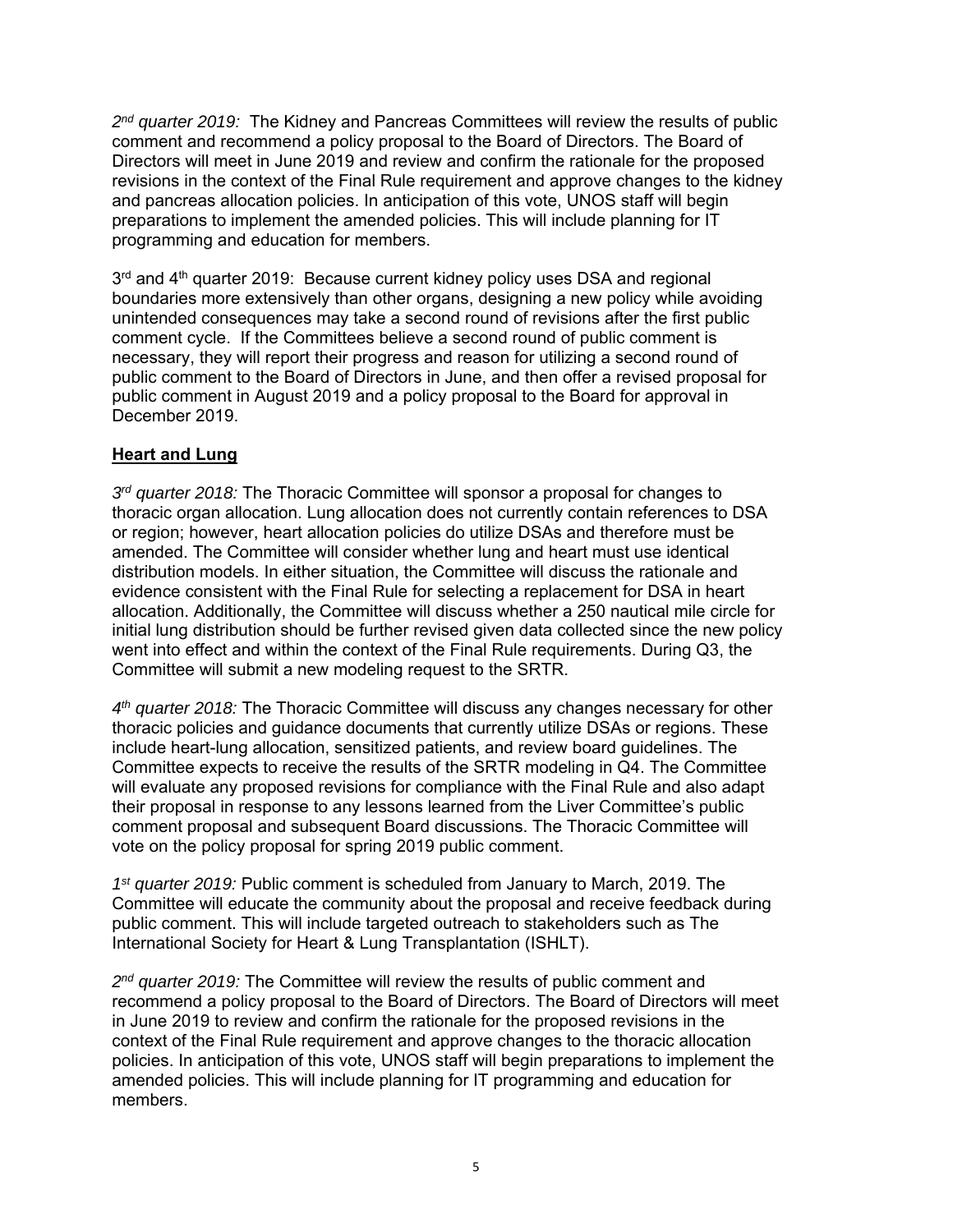### **VCA**

*3rd quarter 2018:* The SRTR does not currently provide modeling for VCA, and the number of candidates and transplants are far fewer than for other organs. The VCA committee will discuss considerations including transportation efficiency, organ viability (such as differing CIT limits of various types of VCAs) and other factors that support restricting distribution consistent with the Final Rule The Committee will rely, in part, upon published research from orthopedic and reconstructive surgery fields. Finally, the Committee will discuss which elements of distribution need to be consistent for all types of VCA.

*4th quarter 2018*: The Committee is scheduled to hold an in-person meeting in October. At this meeting, the Committee will formulate a proposed revision to current distribution policy, review and confirm the rationale for the proposed revisions in the context of the Final Rule requirement and offer the proposed revision for spring 2019 public comment.

*1st quarter 2019:* Public comment is scheduled for January to March, 2019. The Committee will educate the community about the proposal and receive feedback during public comment during Q1. This will include targeted outreach to stakeholders such as American Society of Reconstructive Transplantation (ASRT).

*2nd quarter 2019* The VCA Committee will review the results of public comment and recommend a policy proposal to the Board of Directors. The Board of Directors will meet in June 2019 to review and confirm the rationale for the proposed revisions in the context of the Final Rule requirement and approve changes to the VCA allocation policies. In anticipation of this vote, UNOS staff will begin preparations to implement the amended policies. This will include planning for IT programming and education for members.

#### **Moving towards one distribution framework**

*3rd quarter 2018:* The Ad Hoc Committee on Geography has offered three distribution frameworks for public comment from now until October 3. The goal of this work is to receive stakeholder feedback on three identified distribution frameworks, all three of which can be customized to accommodate organ-specific criteria in a manner that complies with the Final Rule. The Committee will also educate the community about the Board's June 2018 adoption of Geographic Principles for Organ Distribution, a tool to help committees and the community understand the geographic requirements of the Final Rule.

*4th quarter 2018*: The Ad Hoc Geography Committee will meet monthly to receive updates on the proposals and provide guidance for the sponsoring committees to ensure policy revisions are evidence-based and compliant with the Final Rule. The Committee will review the results of public comment and depending on the feedback, may identify a single distribution framework to recommend to the Board of Directors. The Board of Directors will meet in December 2018 to review this recommendation and potentially select a single distribution framework for all organ types over time.

*1st quarter 2019:* The Geography Committee will meet monthly to receive updates on the proposals and provide guidance for the sponsoring committees regarding any restriction of organ distribution and evaluation of alignment with the Final Rule.